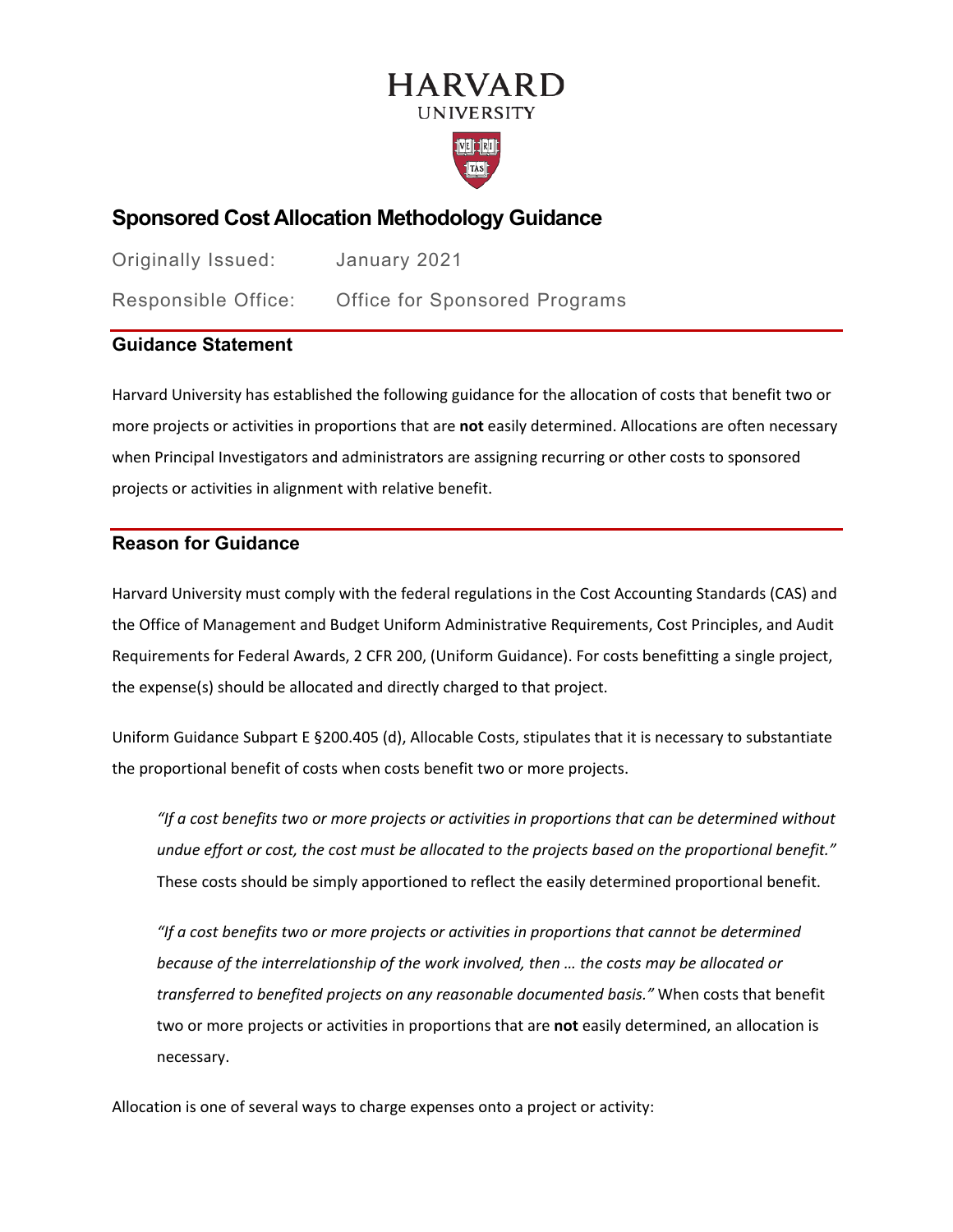**Direct charging** a direct cost based on an easily determined, measurable benefit to the project or activity.

**Distribution of** a direct cost based on an easily determined, measurable relative benefit across several benefiting projects or activities.

**Allocation of** a direct cost based on relative benefit when the benefit is known, but not easily determined or not practically measurable across several funding sources. An allocation uses a reasoned basis to approximate the measurable benefit to distribute a direct cost.

**Consider establishing a recharge center** to charge benefiting funds based on actual costs and actual usage after the costs are incurred. This approach should be used when there are multiple costs and the users or usage is unknowable at the time costs are incurred.

This document provides guidance on the use of an "Allocation Methodology" that meets the reasonableness and documentation requirements in the Uniform Guidance. It guides users to apply a reasoned basis to a recurring cost, or a recurring group of costs, according to the anticipated proportional benefit that advances the work of each project or activity.

## **Allocation Methodology Components & Criteria**

A valid allocation methodology establishes a reasoned basis for apportioning or transferring costs in proportional benefit to two or more projects or activities.

### **There are three basic components of an allocation:**

- 1) The percent of the cost charged to each project or activity
- 2) The method or reasoning used to derive that percentage
- 3) Accompanying documents and, where applicable approvals

## **At Harvard, valid allocation methodologies meet all of the following criteria:**

• Provide a reasonable linkage between the cost(s) incurred and the benefit to each individual project or activity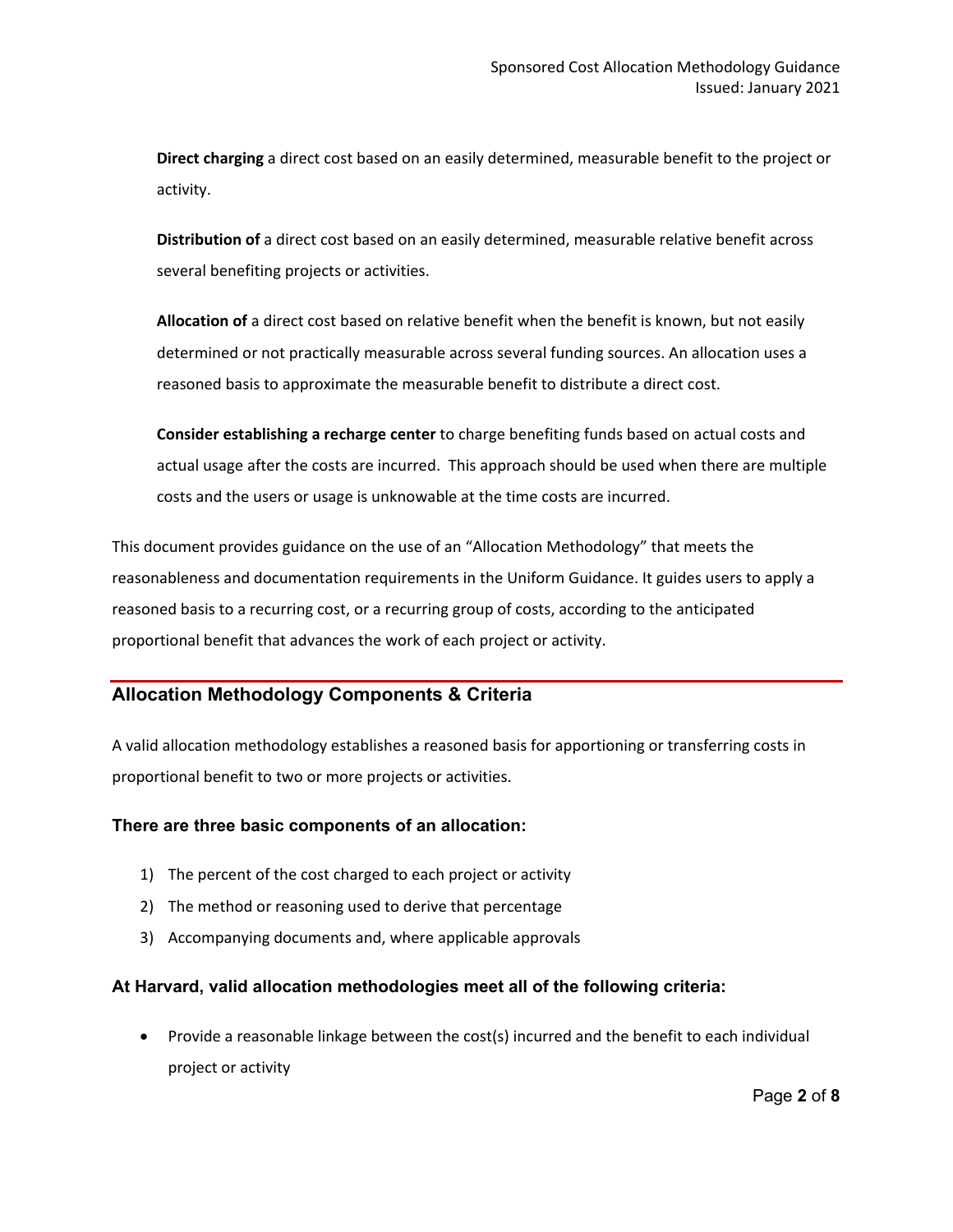- Are identified prior to the allocation of expenses to sponsored projects or activities
- Are documented with sufficient detail that a person unfamiliar with grants management would understand
- Allow for the consistent treatment of costs that meet the criteria of the allocation methodology
- Are reviewed periodically and adjusted as needed

## **Allocation Methodology Practices**

### **Best Practices**

- Identify the basis of the allocation method in advance of purchasing, or at the time of ordering, the goods or services whenever possible to avoid the need for manual journals or cost transfers.
- Apply different allocation methodologies across a department or research group to best fit the expense type and allocation cost basis, rather than using the same methodology for all costs in the department.
- Document the allocation methodology prior to, or concurrently with, the costs being incurred and allocated. Include the rationale for using the selected basis to approximate the relative benefit received by each project or activity. (See additional documentation practices below.)
- Review allocations regularly to ensure they continue to reflect proportional benefit. Significant changes to factors used in the allocation cost basis will indicate the need to review the allocation components, or even the allocation methodology, outside of the regular review period. This review should include monitoring for changes in funding as sponsored projects or activities begin and end.
- Obtain approval according to the tub and department practices.

### **Timing and Compliance Considerations**

• If costs are allocated and charged directly to sponsored projects or activities at the time of purchase, perform at least quarterly monitoring to ensure allocations continue to reflect relative benefit to all benefiting projects or activities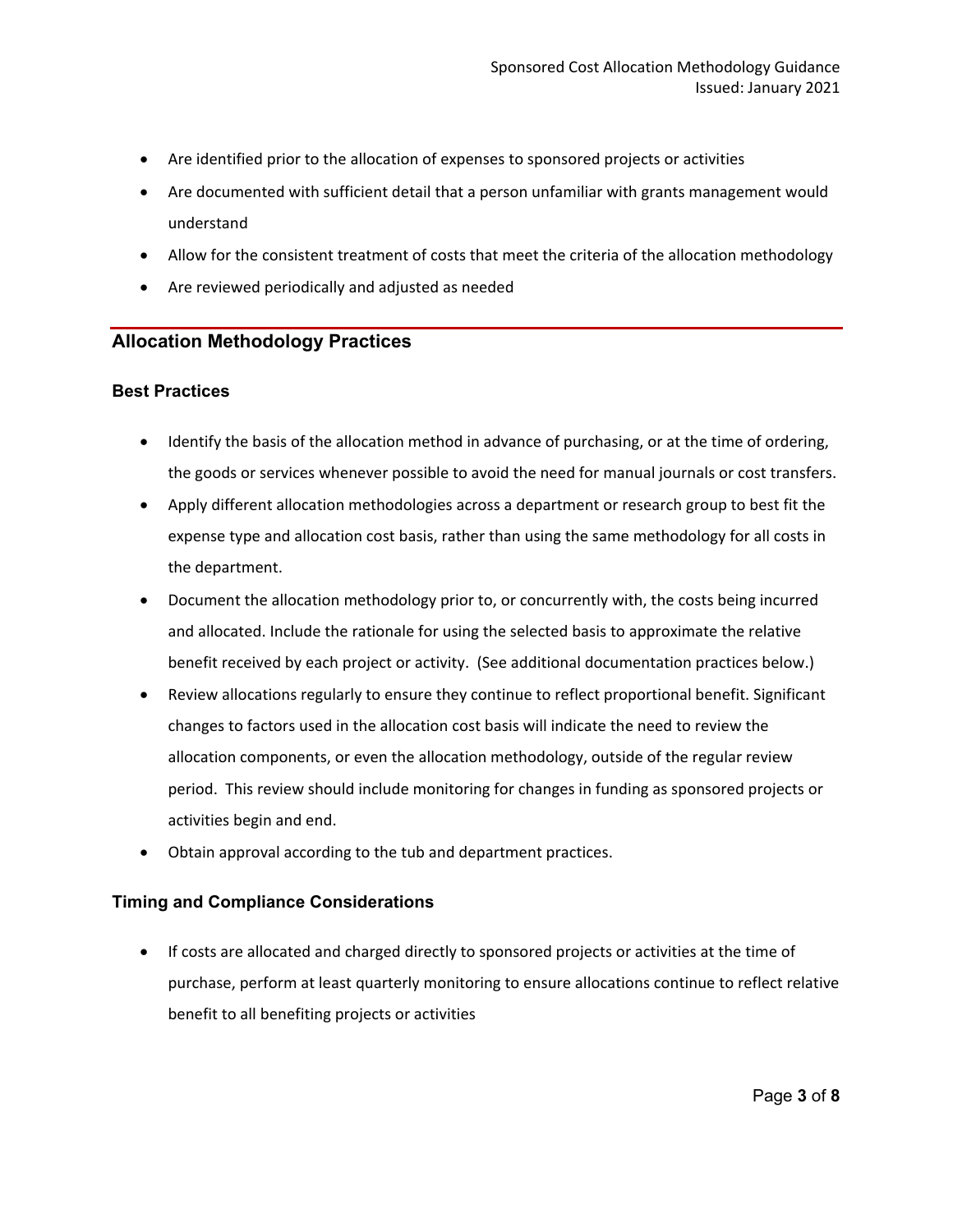- If costs are accumulated in a suspense or holding account, ensure allocating journal entries are completed at least quarterly to comply with the Cost Transfer Policy and perform monitoring to ensure allocations continue to reflect relative benefit to all benefiting projects or activities.
	- o Do not use sponsored funds to hold or suspend costs before they are allocated
	- o Ensure that all held or suspended costs are fully allocated and that the amount allocated does not exceed the amount of costs held or suspended
- Provide sufficient justification for all journal entries or cost transfers.

#### **Unacceptable Practices**

The following allocation practices are generally unacceptable because they do not meet University standards for a high degree of accuracy or do not consider actual relative benefit.

- Rotating charges among sponsored projects or activities on a monthly basis without establishing that the rotation schedule reflects the relative benefit to each sponsored project or activity
- Using any allocation methodology that is based only on available sponsored funds, budgets, or to avoid restrictions imposed by law, terms of the sponsored award, or for other reasons of convenience.
- Describing an expense inaccurately to confound understanding of what the expense is and, therefore, how it benefits the project or activity.
- Charging expenses exclusively to sponsored projects when the expense also supports nonsponsored activities.
- Assigning charges to sponsored projects or activities in advance of the benefit to the project. (Refer to the Travel Policy for further information on acceptable cost practices for travel.)

### **Documentation Practices**

• Once the allocation methodology has been determined and approved, **retain** the documentation in the department or local units in accordance with sponsor terms, federal regulations and University records retention policy.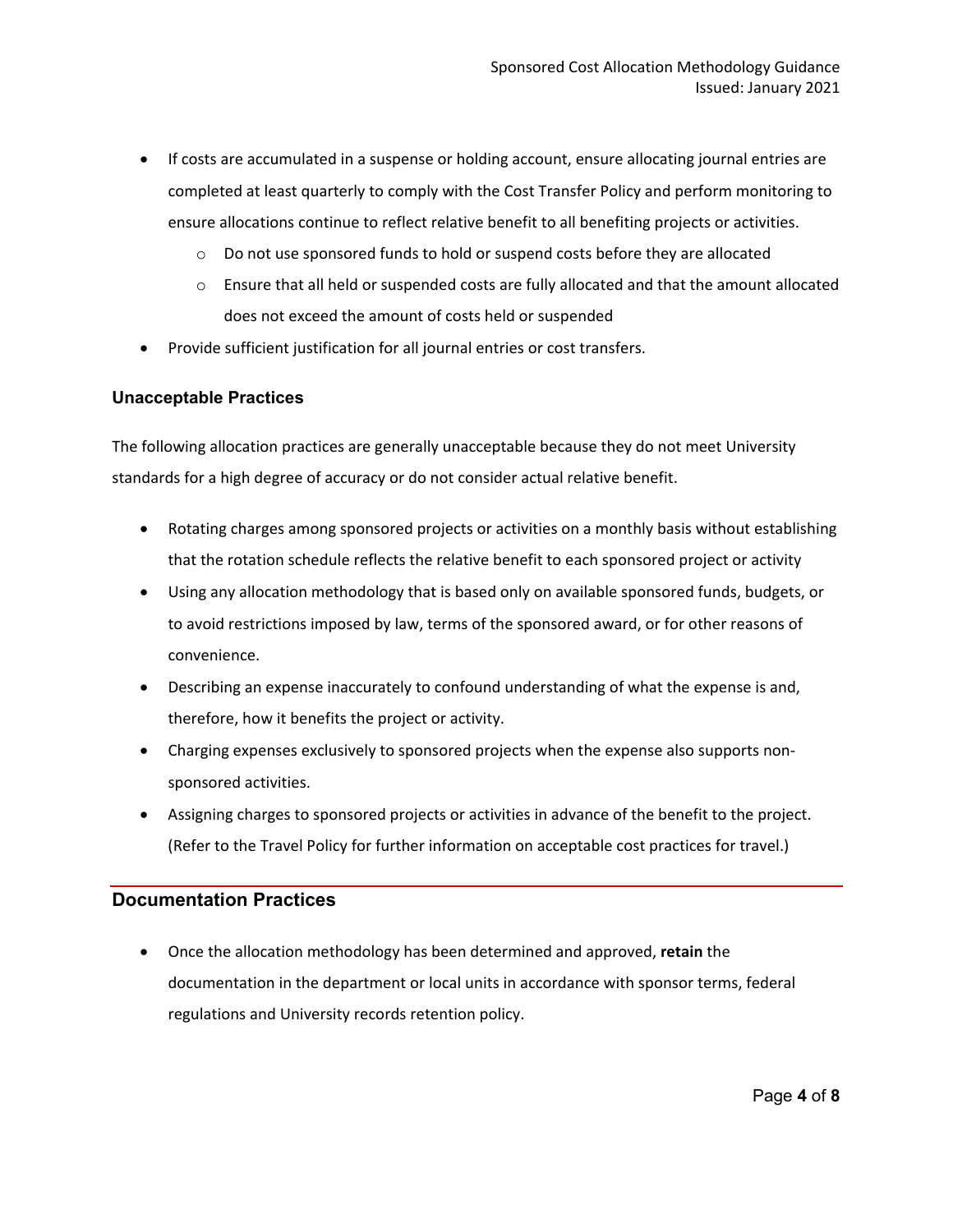- Document the **type of costs** to be included in the allocation methodology (e.g., consumable lab supplies, animal per diems, equipment service maintenance contracts, rent on non-federal awards)
- Document the **rationale or logic** that supports the linkage between costs incurred and proportional benefit to all benefiting projects.
- Document the determination or calculation of **percentages** used to allocate costs to all benefiting projects, including all supporting metrics, such as headcounts, FTEs, etc.
- Document the **process for updating the methodology**, including the frequency of review, revision, and approval to ensure that costs remain allocated based on relative benefit to all benefiting projects.
- If costs are accumulated in a suspense or holding account, document the account string and its timely and complete reconciliation.
- If the allocation requires a calculation for each distribution, attach documentation supporting the calculation to each allocation journal entry.
- If the allocation does not require a calculation for each distribution and uses a departmentapproved methodology, document the journal entry with support for the expenditure, as required by University policy.

# **Applicability**

This guidance is applicable to all Principal Investigators (PIs) and administrators at the University within all schools, units, divisions, University-wide initiatives, and centers, who are involved with the initiation, administration, and conduct of sponsored projects.

## **Roles and Responsibilities**

All Harvard PIs, faculty and staff are responsible for monitoring the expenditures throughout the lifecycle of their sponsored projects to ensure that costs are allocated in accordance with this guidance.

**Principal Investigators (PIs)** have primary responsibility for ensuring compliance with federal, sponsor and university regulations as well as the monitoring of expenditures, timely review and correction of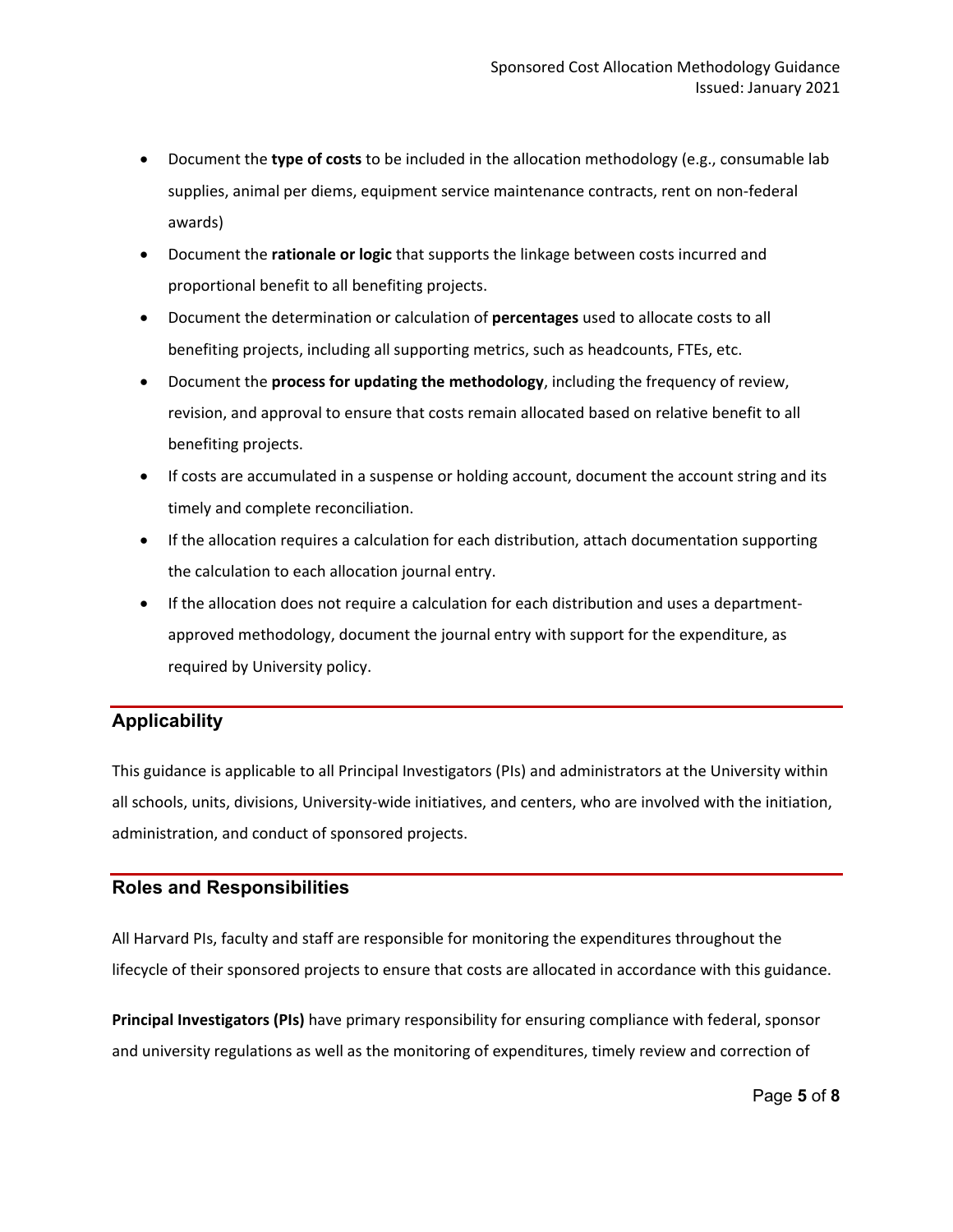errors, and proper allocation of expenses. The PI should perform routine reviews of award expenditures and allocation methodologies to ensure alignment with relative benefit.

#### **Grant Managers and Department/Local Level Managing Units (individuals responsible for account**

**monitoring/management)** assist PIs in the timely review and reconciliation of expenditures, including reconciliation of suspense/holding accounts, while offering valid cost basis options for an allocation methodology. Administrators should familiarize themselves with this guidance and be prepared to provide options to the PI if more than one allocation cost basis appears to fit the circumstance. Local managing units should establish the valid allocation methodologies and maintain adequate documentation in accordance with the University retention policy, with approvals where applicable, as well as support for individual allocations.

**School/Tub-level officials** provide guidance and are responsible for ensuring that local units follow any tub-defined policies and accompanying procedures. Schools may develop additional approval processes and perform routine follow-up, as they deem necessary.

**Office for Sponsored Programs (OSP)** is responsible for publishing this guidance and related materials, and providing additional guidance and clarification, when applicable. This guidance is updated through the Operations and Policy Committee (OPC).

### **Definitions**

### **Allocation Methodology**

The reasoned basis used to approximate the proportional benefit to benefiting activities when the relative benefit cannot be easily determined. Allocation methodologies are used in allocations to support the assignment of costs.

### **Cost Basis**

The units that represent the approximation of relative benefit over which the costs are allocated. The cost basis is part of the allocation methodology used in the allocation.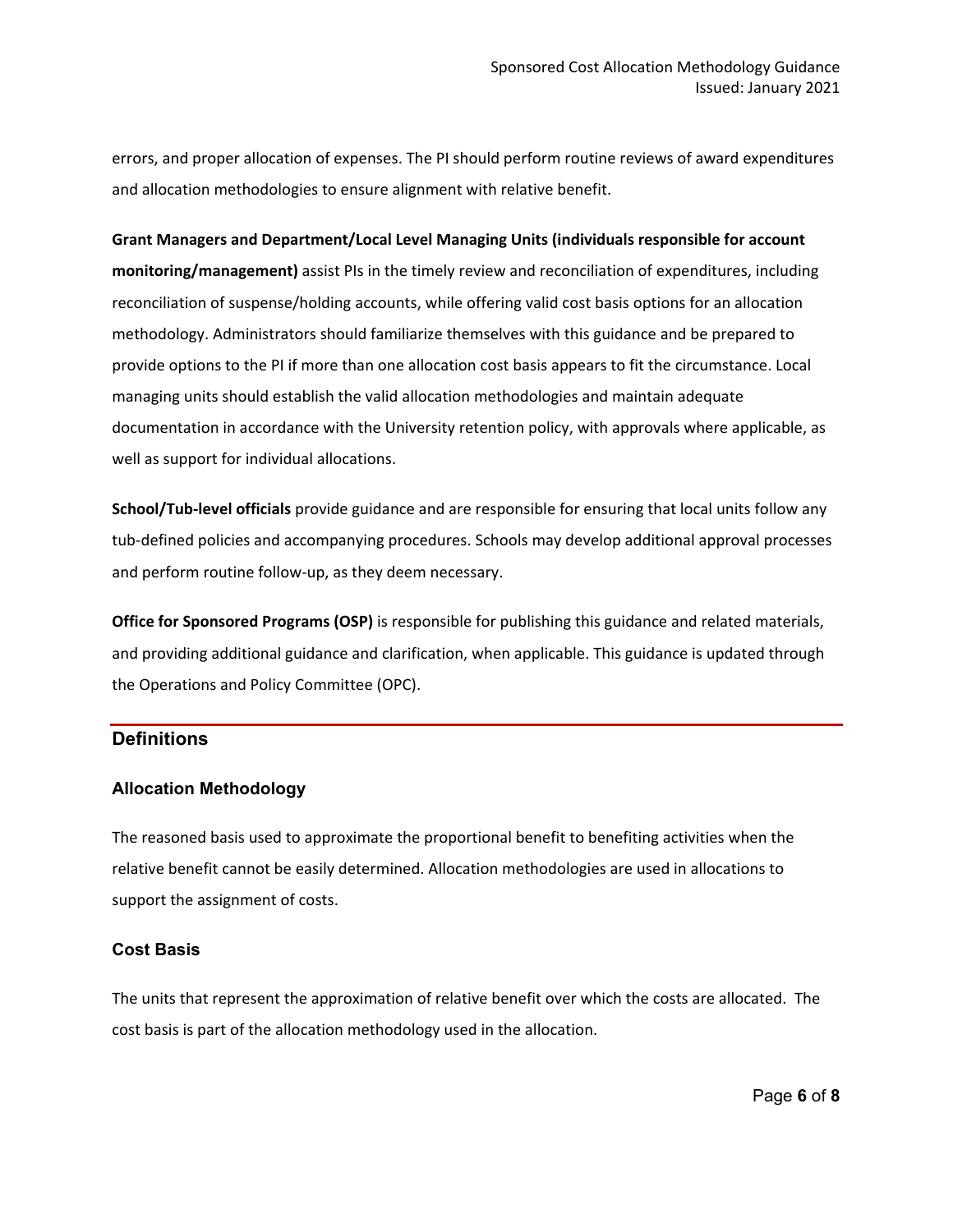# **Appendices**

- [Appendix A: Allocation Methodology Examples](https://osp.finance.harvard.edu/files/cost_allocation_methodology_examples_january_2021.pdf)
- [Appendix B: Allocation Methodology Calculation –](https://osp.finance.harvard.edu/files/allocation_method_personnel_effort_calculation.xlsx) Personnel Effort Calculation
- [Appendix C: Allocation Methodology Calculation –](https://osp.finance.harvard.edu/files/allocation_method_reu_headcount_example.xlsx) Headcount

# **Related Policies and Guidance**

- [Cost Transfer Policy](https://osp.finance.harvard.edu/cost-transfer-policy)
- **[Effort Reporting Policy](https://osp.finance.harvard.edu/effort-reporting-policy)**
- [Internal Billing Transactions](https://policies.fad.harvard.edu/pages/internal-billing-transactions)
- [PCard](https://policies.fad.harvard.edu/pages/purchasing-card)
- **[Record Retention \(General Records Schedule\)](https://grs.harvard.edu/home)**
- [ROPPA \(Responsibilities of Purchasers, Preparers and Approvers Policy\)](https://trainingportal.harvard.edu/Saba/Web_spf/NA1PRD0068/app/me/learningeventdetail/cours000000000003094?regId=regdw000000000028287)
- [Sponsored Expenditures Guidelines](https://osp.finance.harvard.edu/sponsored-expenditures-guidelines)
- [Sponsored Financial Reporting and Closeout Policy](https://osp.finance.harvard.edu/sponsored-financial-reporting-and-closeout-policy)
- [Transaction Monitoring](https://gmas.fss.harvard.edu/transaction-monitoring)

## **Resources**

To demonstrate compliance with UG, this document provides various resources for department/local units to utilize for their expenditures. Administrators are encouraged to discuss with their school/tub official prior to placing an allocation expense onto a sponsored project if an allocation methodology does not utilize or is not covered by this guidance.

## **School Contact List**

- FAS/SEAS: [Research Administration Services \(RAS\)](http://research.fas.harvard.edu/)
- HKS: [Research Administration Office \(RAO\)](https://www.hks.harvard.edu/research-publications/research-central)
- HMS/HSDM Research Finance: [Office of Research Administration \(ORA\)](https://researchadmin.hms.harvard.edu/)
- HSPH: [Kay Sullivan,](mailto:ksulliva@hsph.harvard.edu) Associate Director, Research Operations
- HGSE: [Tiffany L. Cott,](mailto:tiffany_cott@gse.harvard.edu) Director, Sponsored Projects
- Wyss: [Paula Cornelio,](mailto:Paula.Cornelio@wyss.harvard.edu) Director of Sponsored Projects